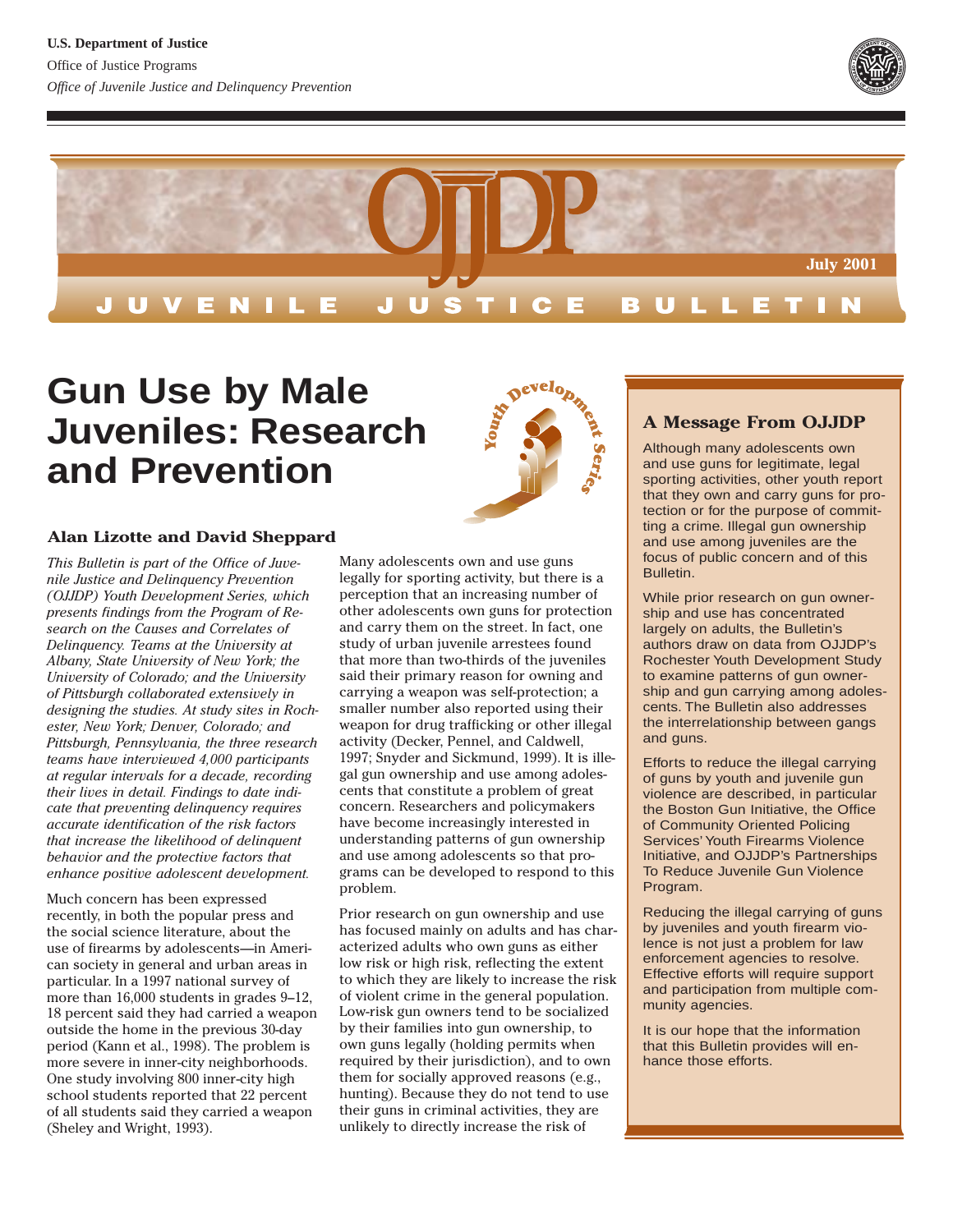violent crime in the general population. High-risk owners, on the other hand, tend to be socialized on the street into gun ownership, to own guns illegally, and to be more likely to use guns in criminal activities. Because of their criminal use of guns, they do increase the risk of violent crime in the general population (Bordua and Lizotte, 1979; Harding, 1990; Harding and Blake, 1989; Lizotte, Bordua, and White, 1981; Wright and Rossi, 1986).

As noted, most studies of gun ownership and use have focused on adults; most of these studies have been cross-sectional (i.e., based on a sample of adults at a particular point). Such studies provide snapshots of gun ownership and use among adults but do not show how juveniles come to use guns illegally. Showing how illegal gun ownership and use unfold for juveniles requires a longitudinal analysis that follows a sample of juveniles over an extended period. This Bulletin provides such an analysis using data from the Rochester Youth Development Study. The Bulletin also summarizes current research and prevention efforts aimed at reducing juvenile gun violence.

# **The Rochester Youth Development Study**

The Rochester Youth Development Study (RYDS) is a longitudinal study investigating the development of delinquent behavior, drug use, and related behaviors among a group of urban adolescents. RYDS sample members and the adults primarily responsible for their care (usually mothers) have been interviewed periodically since the 1987–88 school year, when the youth were in the seventh or eighth grade. For more information on RYDS and the methodology used to measure gun ownership and crimes, see p. 3.

The following analysis is based on data for boys only. Girls are omitted because the girls in the Rochester sample rarely owned



#### **Table 1: Percentage of Boys Involved in Delinquency, by Gun Ownership Status**

|                               | <b>Gun Ownership Status (%)</b>  |                                        |                                             |  |  |  |
|-------------------------------|----------------------------------|----------------------------------------|---------------------------------------------|--|--|--|
| Type of<br><b>Delinguency</b> | <b>No Gun Owned</b><br>$(n=548)$ | <b>Gun Owned for</b><br>Sport $(n=27)$ | <b>Gun Owned for</b><br>Protection $(n=40)$ |  |  |  |
| Gun carrying                  | 3.2                              | 11.1                                   | 70.0                                        |  |  |  |
| Gun crime                     | 1.3                              | 3.7                                    | 30.0                                        |  |  |  |
| Street crime                  | 14.8                             | 18.5                                   | 67.5                                        |  |  |  |
| Gang membership               | 7.2                              | 11.1                                   | 55.0                                        |  |  |  |
| Drug selling                  | 3.5                              | 7.4                                    | 32.5                                        |  |  |  |

or used guns. The sample size *(n)* varies slightly, depending on which waves of data are used in each part of the analysis.

### **Gun Ownership and Gun Crime**

Table 1 shows the percentage of boys involved in different types of delinquent behavior, according to their gun ownership status: those who did not currently own guns, those who owned guns for sport, and those who owned guns for protection.<sup>1</sup> Overall, boys who owned guns for sport look more like those who didn't own guns at all than those who owned guns for protection. Compared with boys who did not own guns at all, those who owned guns for sport did have significantly elevated levels of gun carrying, gun crime, and drug selling. (For street crime and gang membership, the differences were not statistically significant from zero.) However, boys who owned guns for protection were significantly and substantially more likely to be involved in delinquent behavior than either those who did not own guns or those who owned guns for sport. For example, 70 percent of protection owners carried their guns, whereas only 11.1 percent of sport owners did so, and only 3.2 percent of those who did not own a gun had carried a gun in the past 6 months.<sup>2</sup> In other words, a protection owner was six times more likely than a sport owner to carry a gun. Further, protection owners

were eight times more likely than sport owners to commit a gun crime, 3.5 times more likely to commit a street crime, nearly five times more likely to be in a gang, and 4.5 times more likely to sell drugs—all statistically significant differences.

One should not necessarily infer from this analysis that owning a gun for protection leads to criminal activity. The opposite may be true: involvement in criminal activity may lead to the need to own a gun for protection. For example, a drug dealer may obtain a gun to ply his trade, rather than ply his trade because he happens to have a gun. However, one thing is certain: boys who own guns for protection have adapted to the dangerous associations and circumstances that surround criminal activity.

#### **Socialization Into Gun Ownership—Peers and Gangs**

As mentioned earlier, boys may be socialized into legal gun ownership by parents or illegal ownership by delinquent peers and gang members.3 This appears to be the case for the boys in the Rochester study. Having a parent who owned a gun for sport increased the odds more than fivefold that a boy owned a gun for sport, but parental gun ownership had no impact on the likelihood that a boy owned a gun for protection. Conversely, having peers who owned guns for protection increased the odds more than sixfold that a boy owned a gun for protection. It appears that family socialization into gun use increases the likelihood of owning a gun

<sup>1</sup> Much more detail on the analysis presented in Table 1 is available in Lizotte et al. (1994).

<sup>2</sup> The carrying question asks about carrying guns "on the street." Boys could have carried illegal guns that they did not own (e.g., they could have borrowed or rented them). Sport gun owners might have misinterpreted their legal carrying and reported it (e.g., a boy could have carried his rifle from the car to the house before and after going target shooting with his parent)—this carrying issue is addressed further on page 5.

<sup>3</sup> Intergenerational gangs do exist in some cities, and it is possible that parents do socialize their children into illegal gun ownership; however, there is no empirical evidence of this process at this time.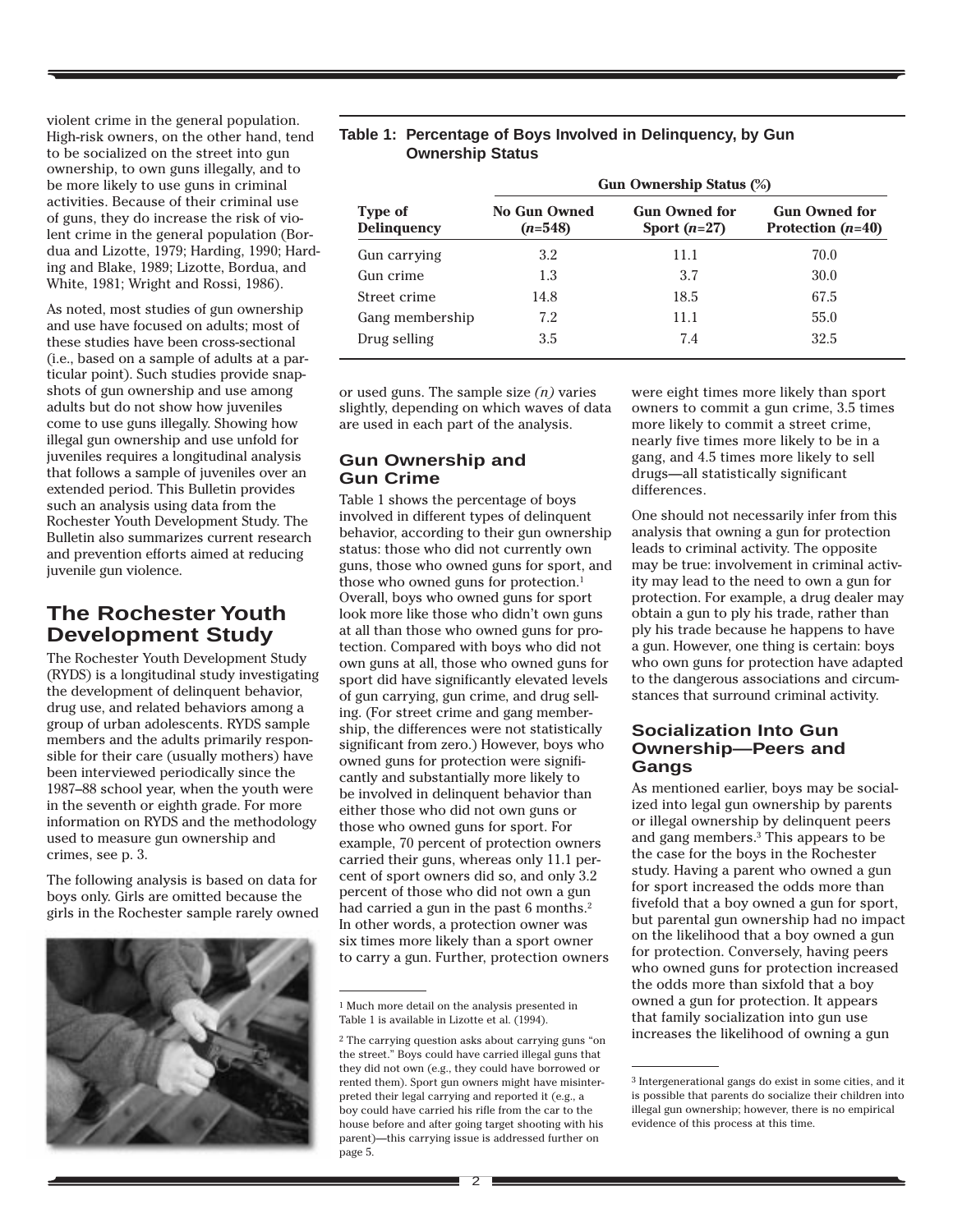### **Rochester Study Methodology**

The Rochester study of gun ownership and use is part of the ongoing Rochester Youth Development Study (RYDS) of delinquency and drug use conducted by researchers at the University at Albany, State University of New York. RYDS is part of the Office of Juvenile Justice and Delinquency Prevention's (OJJDP's) Program of Research on the Causes and Correlates of Delinquency. An OJJDP Fact Sheet (Browning et al., 1999) summarizes the research design for the RYDS and other Causes and Correlates projects.

The RYDS sample of 1,000 adolescents was selected from seventh and eighth grade public school students in Rochester, NY—a city with a diverse population and high crime rate. The sample was stratified to overrepresent youth at high risk of serious delinquency and drug use. Males were oversampled (75 percent of the sample) because they are more likely than females to engage in serious delinquency, and students from high-crime areas were oversampled on the assumption that they are at greater risk of offending. In the analysis presented in this Bulletin, the data on boys are weighted so that the sample is random and representative of the Rochester public school population of seventh and eighth grade students in the 1987–88 school year.

Participants were interviewed in 12 waves, beginning in the 1987–88 school year, when they were in the seventh or eighth grade, and continuing through 1996–97, when they were young adults (average age 22). The first nine waves of interviews were conducted at 6-month intervals and also included the adults primarily responsible for the care of the adolescents (usually mothers). The latest three waves were conducted annually. Data were also collected from schools, police, courts, and social service agencies.

### **Measuring Gun Ownership and Gun Crime**

Gun ownership typically is categorized as legal or illegal. For adolescents, however, this distinction is not meaningful or measurable. In New York, handguns require a special permit, which must be signed by a judge. In Monroe County (where Rochester is located), the judge responsible for permits only rarely signed a permit for an adolescent. Thus, if a study participant reported owning a handgun, he either owned it illegally or was mistaken about his legal ownership. In the latter case, a parent or other responsible adult may have owned the gun, but the youth thought of it as his or thought it would be his when he was old enough to obtain a permit. Furthermore, although a permit is not needed for long guns, persons under 18 cannot buy such a gun, but a parent could buy it and the youth could possess it.

A more reasonable strategy is to classify the boys in this study on the basis of their motivation for owning a gun—for sport or for protection. Adolescents who own guns for sport should be at lower risk of using the guns for criminal activity than those who own for protection. Adolescents who own guns for protection probably travel in a dangerous world and will soon find themselves involved in gun crime. If this latter assumption is true, one would expect protection owners to have handguns and sawed-off rifles and shotguns, because such guns are concealed most easily and are the weapons of choice for criminal activity. Conversely, one would expect sport owners to have relatively few handguns and sawed-off rifles and shotguns.

Questions about gun ownership were first asked at wave 4 of the interviews, when the boys were in the ninth or tenth grade and were 14 or 15 years old. At this wave, 67 boys (about 10 percent of the sample) owned guns—27 said they owned only for sport, 30 owned only for protection, and 10 owned for both reasons. The 27 boys who owned for sport reported owning a total of 30 guns, of which 21 were rifles or shotguns and only 9 were handguns. (Only one of the long guns owned for sport was sawed off. The boy who owned the sawed-off long gun also owned a handgun. He reported no criminal activity and did not carry the guns or use drugs.) The 30 protection owners reported owning a total of 50 guns—an average of 1.67 guns per boy. Protection owners had more handguns (28) than rifles and shotguns (22), and more than half of their long guns (12) were sawed off. The 10 respondents who owned for both sport and protection owned a total of 12 guns: 5 handguns and 7 long guns (4 of which were sawed off). Because of the types of guns owned by boys who said they owned for both reasons, these boys were categorized as owning for protection. In short, sport owners tended to own unaltered long guns and protection owners tended to own handguns and sawed-off rifles and shotguns. This is precisely what one would expect if sport owners were legal owners and protection owners were illegal owners.

Study participants were asked whether they had participated in 44 types of delinquent behaviors and drug use in the last 6 months. If they answered yes, they were asked followup questions about the precise nature of the offense. Responses were screened to ensure that the behaviors reported fit properly into the category of delinquent behavior and that the behaviors were "actionable" offenses. In other words, researchers ensured that the behaviors were not trivial offenses such as pranks. The followup questions also determined whether a gun was used in the commission of the crime. If a gun was used, the crime was recorded as a gun crime.

for sport but has no impact on the likelihood of owning a gun for protection.

### **Gangs and Guns**

Media reports leave the impression that illegal gun ownership and use by gang members have become more and more commonplace and are now a standard feature of gangs. Implicit in these reports is the assumption that gangs provide

illegal guns and training in their use. However, it is equally plausible that gangs recruit boys who already own guns and are well versed in their use. Table 1 shows that gang membership was more common for boys who owned guns for protection than for those who owned them for sport and those who did not own them. Do gangs recruit youth who are already involved with guns, or does gang membership lead to gun ownership?

Past research has usually indicated that gangs and guns go hand in hand. Strodtbeck and Short (1964) describe a gun diffusion process that operates in gangs. Members fear that sudden violence may be perpetrated against them. Since most gang activity takes place outside the realm of police protection, gang members see a need to protect themselves from others who are just like them. As members of one gang arm, members of opposing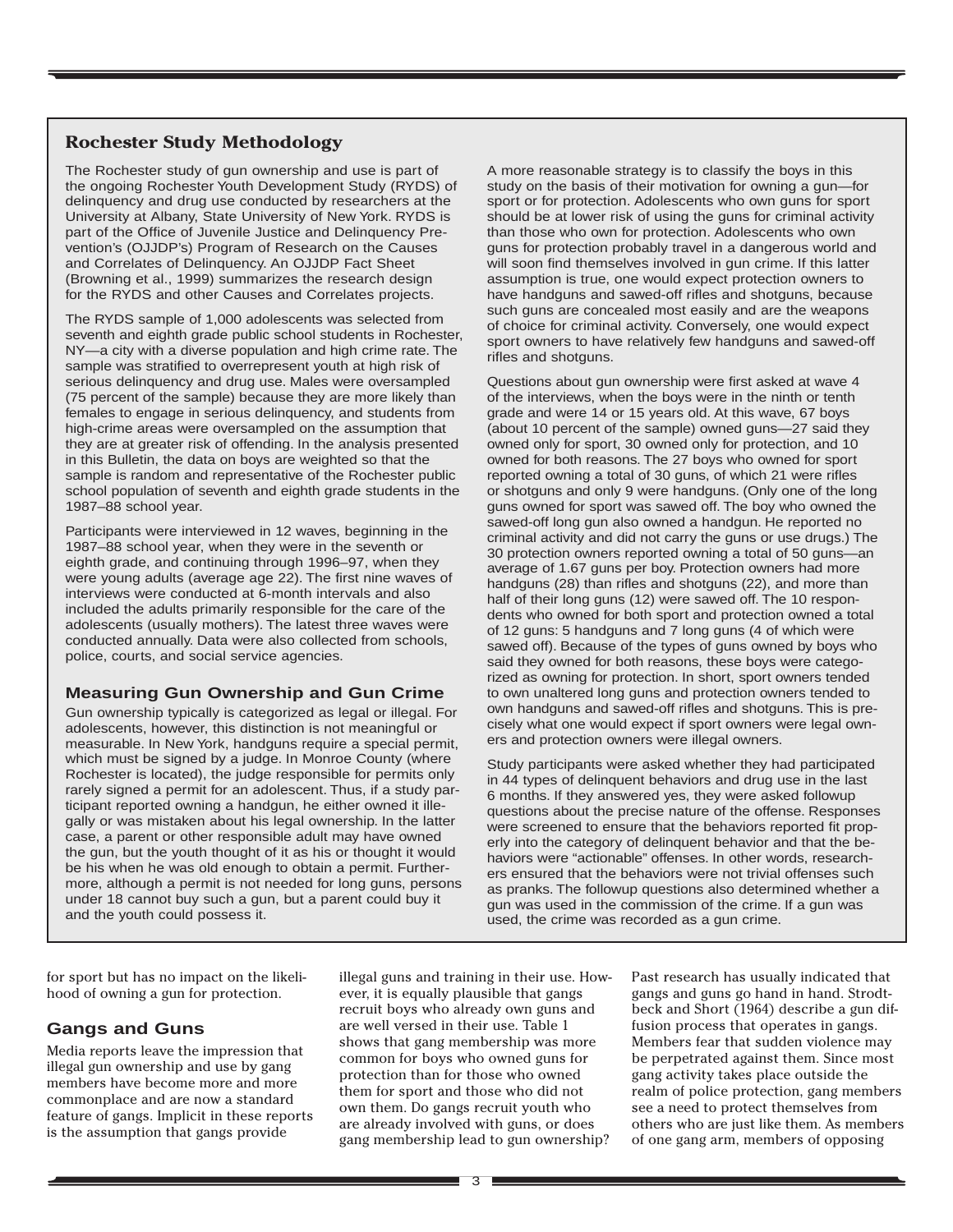gangs arm for the same reason. These observations have been confirmed by many researchers. Horowitz (1983) reported that gang members go armed because their rivals have guns. Similarly, Miller (1992), Block and Block (1993), Sheley and Wright (1993 and 1994), Bjerregaard and Lizotte (1995), and Decker and Van Winkle (1996) all found a strong connection between illegal gun use and gang membership.

A longitudinal data set such as that from the Rochester study offers the unique advantage of allowing researchers to determine whether gun ownership (for sport or protection) occurs prior to, during, or after gang participation. To examine this relationship, researchers used three measures of gang membership and compared gang members with nonmembers, at interview waves 7, 8, and 9. Future gang members are boys who were not in a gang in a preceding wave (7 or 8) but who joined a gang in a subsequent wave (8 or 9). Current gang members are boys who reported being in a gang during the current wave (7, 8, or 9). Past gang members are boys who were in a gang in a preceding wave (7 or 8) but were not currently in a gang.4 Nonmembers are boys who said they were never in a gang. Table 2 shows the percentage of nonmembers and future, current, and past members who reported owning guns for sport and protection, carrying guns, and having peers who owned guns for protection.5

There were no statistically significant differences by gang status in the percentage of boys owning guns for sport. That is, gang membership neither enhanced nor diminished the likelihood of owning a gun for sport. However, gang membership did enhance the likelihood of owning a gun for protection. Future gang members were somewhat more likely than nonmembers to own guns for protection (23.1 percent versus 14.2 percent), but current gang members were clearly more likely than nonmembers to own guns for protection (30.9 percent versus 14.2 percent).

The rate of owning illegal guns was not significantly higher for future gang members than for those who did not join gangs. This finding suggests that gangs

<sup>4</sup> Boys who were gang members in more than one wave were included in membership prevalence rates for the most recent wave of gang activity. Boys had two chances to be counted as past or future gang members.





are not particularly likely to recruit boys who already own and carry guns for protection. Furthermore, among boys who had left gangs, the rate of gun ownership for protection dropped to a level similar to that of boys who had never belonged to a gang (13.2 percent for past members versus 14.2 percent for nonmembers). A similar pattern was found for carrying guns on the street. These findings suggest that boys who do not want to participate in the violence and gun carrying associated with gangs leave the gangs. The findings might also suggest that when youth leave gangs,

they feel less need to carry guns because they are no longer in a climate of conflict and violence. Statistically, past gang members look like nonmembers in terms of owning guns for protection and carrying guns on the street. Thus, it appears that gangs cause new members to obtain and then carry guns, but they do not recruit boys who already carry guns.

Table 2 also shows that joining a gang made it more likely that a boy would have peers who owned guns for protection. The likelihood of peer gun ownership for future gang members was similar to that

#### **Table 2: Percentage of Boys Engaging in Gun-Related Behaviors, by Gang Membership Status**

| <b>Gun Behavior</b>                                 | Gang Membership Status (%) |                                            |                                             |                                |  |  |  |
|-----------------------------------------------------|----------------------------|--------------------------------------------|---------------------------------------------|--------------------------------|--|--|--|
|                                                     | Nonmember<br>$(n=548)$     | <b>Future</b><br><b>Member</b><br>$(n=39)$ | <b>Current</b><br><b>Member</b><br>$(n=81)$ | <b>Past Member</b><br>$(n=32)$ |  |  |  |
| Owns gun for sport                                  | 8.4                        | 12.8                                       | 9.9                                         | 7.5                            |  |  |  |
| Owns gun for<br>protection <sup>a, b</sup>          | 14.2                       | 23.1                                       | 30.9                                        | 13.2                           |  |  |  |
| Carries a gun <sup>a, b</sup>                       | 8.6                        | 12.8                                       | 21.0                                        | 5.7                            |  |  |  |
| Peers own guns<br>for protection <sup>a, b, c</sup> | 55.1                       | 53.8                                       | 77.8                                        | 52.8                           |  |  |  |

Note: Nonmembers were never in a gang. Future members were not in a gang in a preceding interview wave but joined a gang in a subsequent wave. Current members belonged to a gang at the time of the current wave. Past members belonged to a gang in a preceding wave but not in the current wave.

Significance tests are for 0.5-level 1-tail tests. The superscripts indicate statistically significant differences for the following comparisons:

- a Current With Past.
- b Nonmember With Current.
- c Current With Future.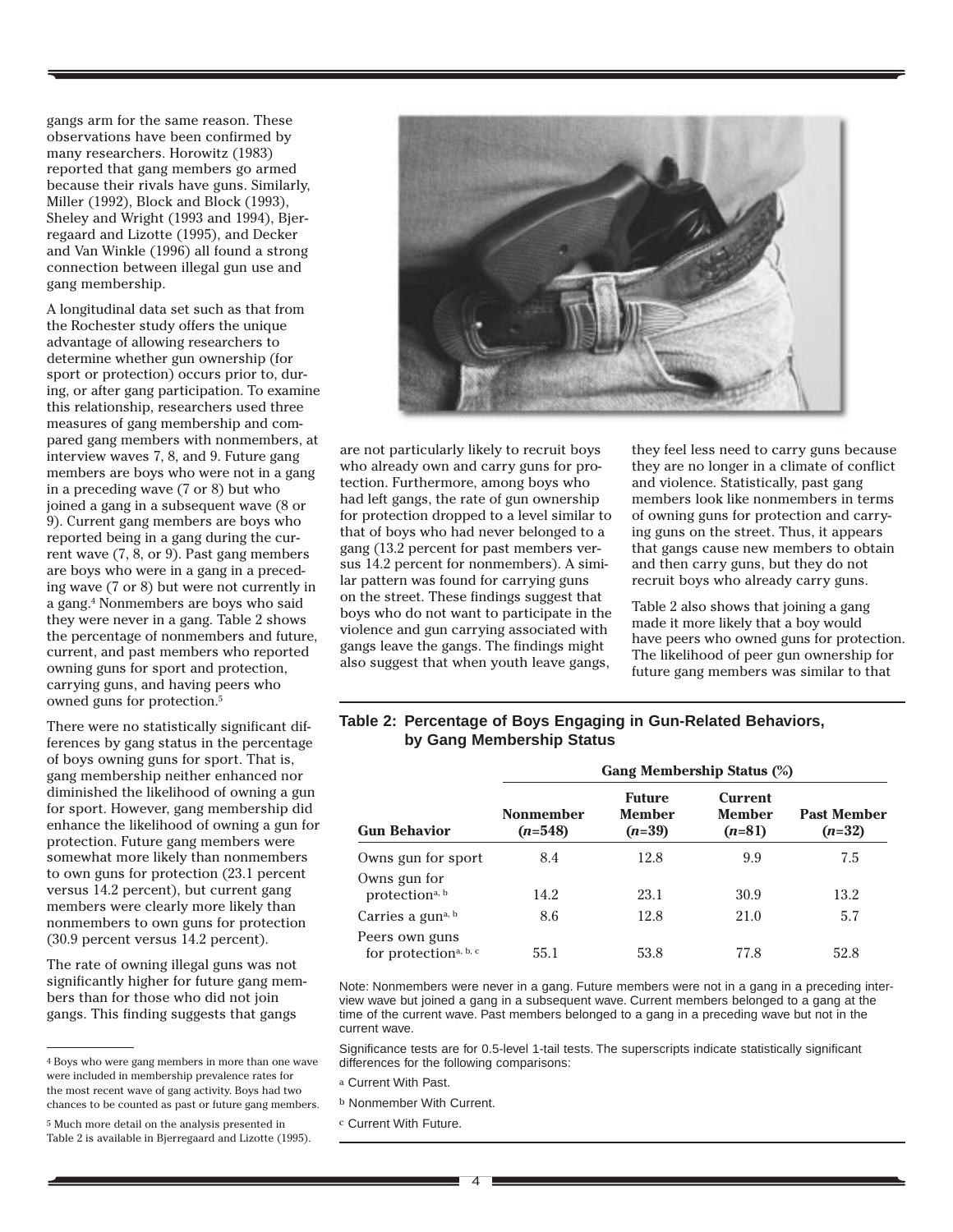for nonmembers (53.8 percent versus 55.1 percent). However, peer gun ownership increased significantly (to nearly 78 percent) for current members. For past members, peer ownership dropped down to a rate comparable to that for nonmembers (52.8 percent versus 55.1 percent), suggesting that gang members were the peer owners.

These results indicate that gangs do not recruit youth who already own and carry guns for protection. However, gangs do facilitate gun ownership and carrying among current members. Boys in gangs are more likely than others to say they have peers who own guns for protection. Presumably, these peer gun owners are the other gang members. In turn, having peers who own guns for protection makes it more likely that a boy will own a gun for protection and carry it.

### **Gun Carrying**

Thus far, this analysis has considered gun carrying for boys who report owning guns for sport or protection. However, one need not own a gun to carry one either illegally<sup>6</sup> or legally. Sport owners may carry their guns on the street for perfectly legal reasons. Depending on how "carrying" is defined, boys may even carry guns to school legally. (For example, a boy's father could drive him to school with a shotgun in the back window of the pickup truck, and if asked whether he carried a gun to school, the boy might say that he had.) Surveys that simply ask teenagers whether they carried a gun or carried a gun to school are inadequate. Surveyors need to make it clear to respondents that they should report only illegal carrying.

Another potential problem arises when survey questions ask about "carrying a gun" without making it clear that the gun in question is a firearm. Such wording could be interpreted by respondents to include blank guns, inoperative guns, BB guns, or pellet guns. This may be why reported percentages of gun carriers sometimes seem shockingly high. Additionally, surveys sometimes ask students whether they know someone who carried a gun or carried a gun to school. Percentages based on such questions can be even higher, because many respondents might report about the same infamous individual.

To deal with these problems, the Rochester survey asked the boys whether they had carried a hidden weapon since the time of the last interview. This was asked as part of the survey battery of questions on selfreported delinquency. If a boy said he had carried a hidden weapon, he was asked whether that weapon was a gun. With this strategy, respondents did not have to own a gun to report carrying one.

Table 3 shows that at interview waves 2 and 3 of the study, when the boys were only 14 or  $14\frac{1}{2}$  years old, 5 percent had carried a hidden gun at least once in the previous 6 months. In other words, substantial numbers of boys carry hidden guns at very young ages.7

As Table 3 shows, asking boys about carrying a hidden firearm (in the context of other self-reported delinquency questions) revealed more gun carriers than asking about carrying a gun owned for protection and many more carriers than asking about carrying a gun owned for sport.<sup>8</sup> At wave 4, when the boys were about 15 years of age, 1 percent reported carrying a gun owned for sport, 4 percent reported carrying a gun owned for protection, and 6 percent reported carrying a hidden gun (in response to a survey question on self-reported delinquency). Carrying hidden guns increased as these boys became older. By wave 10, when the boys were about 20

 $^7$  The study did not ask boys at these ages about carrying guns owned for sport or protection.

8 Much more detail on the analysis presented in this section is available in Lizotte et al. (1997).

years old, 10 percent carried hidden guns. It is interesting that the percentage carrying hidden guns was twice the percentage carrying guns they owned for protection. Therefore, at age 20, half of illegal gun carrying involved guns the boys did not own—i.e., guns they had borrowed, rented, or temporarily stolen.

Carrying hidden guns is somewhat transitory. Only about one-third of the boys carried hidden guns from one wave to the next. The other two-thirds stopped carrying guns after only 6 months. Moreover, of those boys who ever carried a hidden gun, more than half (53.2 percent, *n*=67) carried the gun only during one 6 month period. About one-third (32.5 percent, *n*=41) carried a gun during two or three waves (1 year to  $1\frac{1}{2}$  years). The remaining 14 percent (*n*=21) carried a gun consistently for 2 to 3 years. In other words, half of the carriers of hidden guns were very transitory carriers and half were persistent (if intermittent) carriers. Carrying hidden guns is probably instrumental (i.e., done for a specific reason), in the sense that a boy carries a gun because he perceives a need for protection. When traveling in a dangerous world where others carry guns and when part of a gang, a boy sees the need for a gun. This might suggest that those who are transitory carriers are easier to deter or dissuade from carrying guns because their need to carry them is equally transitory.

Part of the reason that carrying hidden guns is transitory is that adolescent boys' reasons for carrying guns change over the

#### **Table 3: Percentage of Boys Carrying a Gun, Based on Alternative Measures, by Interview Wave**

|                                            | Wave |                 |    |        |    |                 |    |        |    |
|--------------------------------------------|------|-----------------|----|--------|----|-----------------|----|--------|----|
| <b>Measure</b>                             | 2    | 3               | 4  | 5      | 6  |                 | 8  | 9      | 10 |
| Carry a gun<br>owned for sport $(\%)$      |      |                 |    | 2      |    | 2               | 2  |        |    |
| Carry a gun owned<br>for protection $(\%)$ |      |                 | 4  | 5      | 3  | 5               | 4  | 6      | 5  |
| Carry a hidden gun $(\%)$ 5                |      | 5               | 6  |        | 6  | 6               | 8  | 8      | 10 |
| Mean age at time.<br>of interview (years)  | 14   | $14\frac{1}{2}$ | 15 | $15\%$ | 16 | $16\frac{1}{2}$ | 17 | $17\%$ | 20 |

Note: The three measures reflect three ways in which the boys were asked about carrying guns. Except in waves 2 and 3 (when the boys were only 14 or 14 $\frac{1}{2}$  years old), they were asked whether they had carried a gun they owned for sport and whether they had carried a gun they owned for protection. In all waves, the boys were asked a battery of questions about various delinquent behaviors; as part of that battery, they were asked whether they had carried a hidden weapon and, if so, whether that weapon was a firearm.

<sup>6</sup> Boys who do not own guns could illegally carry guns that another household member owns or that were borrowed or rented from someone else.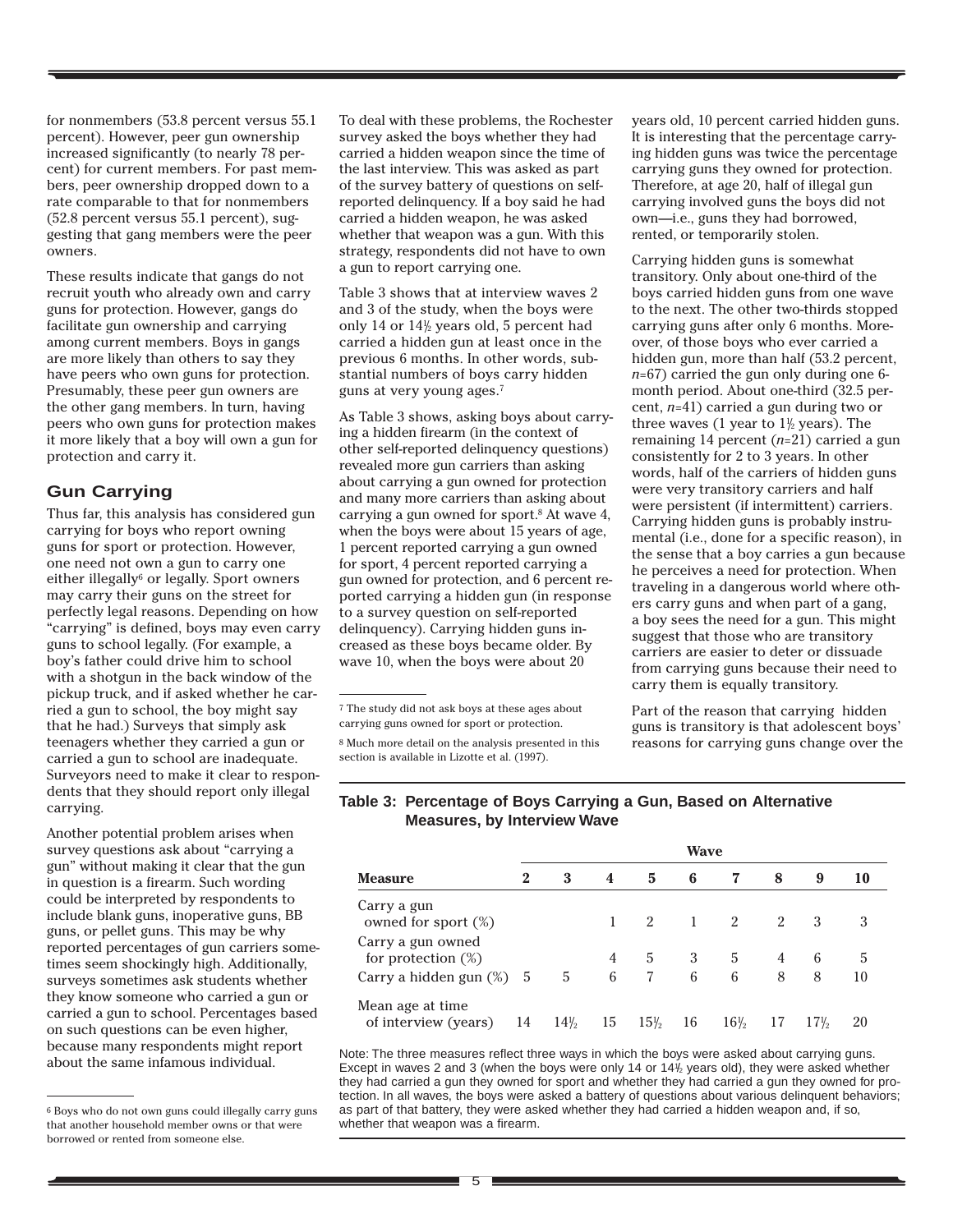course of their youth. Carrying hidden guns was found to be strongly related to gang membership at younger ages, but that relationship diminished as the boys left the gangs, at around age 16. On the other hand, involvement in drug selling was found to be more strongly related to carrying hidden guns in the later teens, when serious drug dealing takes place. For example, after age 15, involvement in selling large amounts<sup>9</sup> of drugs increased the odds of gun carrying 8- to 35-fold, depending on the exact age of the boy. Similarly, the strong relationship between carrying hidden guns and having peers who owned guns for protection suggests that changes in peer groups can influence gun carrying (Lizotte et al., 2000).

It is also important to note that the Rochester study found no relationship between gun carrying and race-ethnicity or income. This dangerous behavior crosses racial and class lines.

### **Study Summary**

By age 15, about 6 percent of the boys in the Rochester study owned guns for protection. This ownership was related to a wide range of undesirable delinquent behaviors, including gun carrying, gun crime, gang membership, and drug selling. When in a gang, boys were much more likely to have peers who owned guns for protection, and these peers most likely were the gang members.

Depending on their age, between 5 and 10 percent of the boys in the Rochester study carried hidden guns on the street. The percentage increased with age and was associated with different types of delinquency at different ages. This carrying was instrumental, and the reason for the instrumentality changed with the changing delinquency. Half of the boys who carried hidden guns did not own the guns they carried. Much carrying was transitory. Half of the boys who carried hidden guns did so for 6 months or less, but the other half were much more persistent carriers.

### **Implications**

The findings reported here suggest that interventions to stop illegal gun use by boys must begin when they are quite

young. Because boys' reasons for carrying guns change as they age, interventions must adapt to these changes. Interventions must also make boys feel safer in their environments. Additionally, strategies to reduce illegal gun carrying should probably be different for transitory and long-term carriers. Because there is so much turnover in boys' illegal gun ownership and carrying, confiscating a single illegal gun probably stops several boys from possessing that gun over a period of time. Finally, because such a high percentage of urban boys carry illegal guns (5 to10 percent in the Rochester study), targeting this population for interventions might be an effective strategy.

In addition to the findings reported above, the Rochester study compared the amount of serious violent crime that boys committed during periods when they carried illegal guns to the amount of crime the same boys committed when they did not carry illegal guns. The amount of serious violent crime the boys committed during periods of active gun carrying was more than five times the amount they committed when they did not carry guns. Even though the number of boys who carried illegal guns was relatively small, since these boys were high-rate offenders even when they did not carry guns, decreasing gun carrying among them could avert many thousands of serious crimes. This means that preventing gun carrying among at-risk boys could go a long way toward reducing the violent crime rate.

The remaining sections of this Bulletin describe efforts to understand and prevent juvenile gun violence. A summary of selected research is followed by a discussion of the Office of Juvenile Justice and Delinquency Prevention's (OJJDP's) Partnerships To Reduce Juvenile Gun Violence Program (with a focus on the Baton Rouge (LA) Partnership and its Operation Eiger) and comments on programs identified by OJJDP as promising strategies to reduce gun violence.

# **Other Research on Reducing Illegal Gun Carrying and Gun Violence**

### **Boston Gun Initiative**

Research conducted in Boston, MA, and other cities demonstrates the value of problem-solving planning to reduce gun

carrying and use by juveniles. In Boston, an analysis of the city's gun crime problem found that approximately 1,300 gang members, representing less than 1 percent of the city's youth, were responsible for at least 60 percent of juvenile homicides (Kennedy, Piehl, and Braga, 1996). Youth who were victims or suspects in these homicides had long histories of involvement in the justice system. Researchers concluded that youth homicide was concentrated among a small number of serially offending, gang-involved youth. In response to this analysis, Boston police, working with other criminal justice agencies and with city social service agencies, used a mix of strategies to discourage juveniles—especially gang members and probationers—from carrying guns in public places.

The strategies developed in Boston included gun use reduction tactics employing new gun-tracing technologies to interrupt the flow of illegal firearms to youth and a deterrence approach to inform juveniles of the severe criminal consequences they would face if caught with an illegal firearm (Kennedy, 1998). As a result of these and other strategies initiated by the city, youth firearm-related homicides dropped 75 percent during 1990–98.

### **Youth Firearms Violence Initiative**

In 1995, the U.S. Department of Justice's Office of Community Oriented Policing Services (COPS) began its Youth Firearms Violence Initiative (YFVI). This program provided funding to several cities for the development of interventions to combat recent increases in youth firearm violence. The initiative encouraged demonstration sites to implement community policing strategies that would decrease violent firearm crimes and reduce youth gun-related gang and drug offenses. Five of the sites were selected for intensive evaluation— Baltimore, MD; Cleveland, OH; Inglewood, CA; Salinas, CA; and San Antonio, TX. Most of these sites developed new police operations for suppressing firearm violence or expanded existing ones. Enforcement strategies generally were based on analyses of local crime data that enabled police to identify specific locales and populations that were prone to youth gun violence. The demonstration sites used a variety of enforcement tactics. In addition to traditional approaches such as surveillance and intelligence gathering,

<sup>9</sup> More than the median amount sold by all boys who have sold drugs.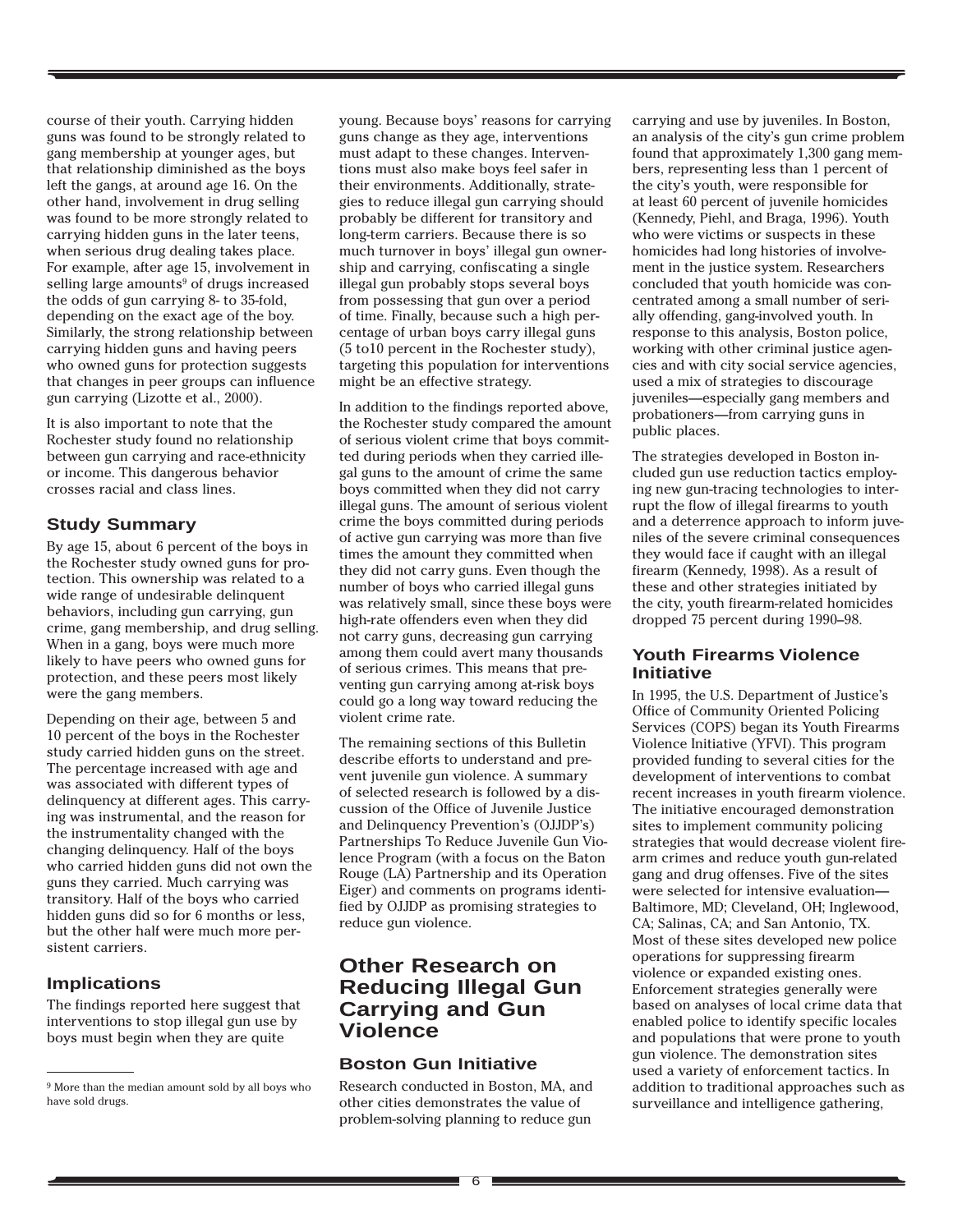these tactics included less traditional approaches such as police and probation officers' joint monitoring of gang members on probation and school-based prevention efforts for juveniles at risk of gun violence (Dunworth, 2000).

Each of the intensive evaluation sites reported that youth gun crimes declined following implementation of the YFVI program (Dunworth, 2000). For example, the program had a measurable effect in reducing youth gun crimes in Inglewood and Salinas. In Inglewood (where the program included use of police-probation teams), gun crimes returned to prior levels once the program's operational period ended. In Salinas, however, the initial reductions in gun crimes were sustained by the city's commitment to continue program operations even after YFVI funding ended.

### **Implications**

Results from the Boston gun initiative and the YFVI evaluation suggest that the sustainability of these efforts to reduce illegal gun carrying by youth depends on a community's commitment to engage in a problem-solving planning process. This commitment includes participation of Federal and local law enforcement agencies and key community stakeholders who are willing to commit resources for the development of a comprehensive plan. The planning process should include a thorough needs assessment that identifies specific youth populations at risk for illegal gun carrying and use. It should also include development of both suppression strategies to take illegal guns off the streets and intervention and prevention strategies to reduce the need and demand for those weapons.

# **OJJDP's Partnerships To Reduce Juvenile Gun Violence Program**

In 1997, as part of its commitment to address the continuing problem of juvenile gun violence, OJJDP awarded community demonstration grants to three cities—Baton Rouge, LA; Oakland, CA; and Syracuse, NY—to implement its Partnerships To Reduce Juvenile Gun Violence Program. These communities were asked to build extended partnerships to address risk factors associated with juvenile gun violence, including the carrying of illegal guns. The partnerships were established to develop comprehensive and effective juvenile gun violence reduction programs

by enhancing and coordinating prevention, intervention, and suppression strategies and by strengthening linkages between community residents, law enforcement, and the juvenile justice system.

The problem-solving approach of the Partnerships To Reduce Juvenile Gun Violence Program recognizes that local community assessment of juvenile gun violence problems should guide program development and that strategies designed to reduce gun violence should be comprehensive and theory driven and should include prevention, intervention, and suppression components. The Partnerships Program goals include reducing youth access to illegal guns, reducing the incidence of juveniles illegally carrying guns and committing gun-related crimes, increasing community participation in addressing gun violence, and coordinating juvenile justice and social services for youth at risk for gun violence.

Each of the Partnerships Program communities is implementing several linked youth gun violence reduction strategies:

- ◆ A firearm suppression strategy to reduce juvenile access to and carrying of illegal guns.
- ◆ A juvenile justice strategy to use appropriate sanctions and intervention services for juvenile gun offenders.
- ◆ A positive opportunities strategy, involving components such as academic tutoring, mentoring, job training and placement, and afterschool programs.
- ◆ A public information strategy to communicate to juveniles, families, and community residents the dangers and consequences of gun carrying and use.
- ◆ A community mobilization strategy to engage neighborhood residents, parents, and youth in addressing community risk factors associated with gun violence.

A national cross-site evaluation assessing the various strategies developed by the Partnerships Program communities is being conducted for OJJDP by COSMOS Corporation and will be reported at a later date.

### **The Baton Rouge Partnership**

The Baton Rouge Partnership is an example of how communities have developed and implemented their partnership

programs. The number of juveniles arrested annually in East Baton Rouge increased 61 percent from 1992 to 1996. One-fourth of the juveniles arrested in 1996 were involved in multiple violent crimes. More than 90 percent of all homicides involving a juvenile were committed with a handgun. Further analysis revealed that a large percentage of these gunrelated crimes were being committed in a relatively small area of the city.

With the Mayor's Office serving as lead, the Baton Rouge program built a partnership structure that includes local, State, and Federal law enforcement agencies; the U.S. Attorney's Office, the East Baton Rouge District Attorney, the courts, and juvenile and adult probation agencies; public and private service providers; the faith community; and community grassroots organizations. The Baton Rouge Partnership consists of task forces that focus on enforcement (suppression), intervention, prevention, and grassroots mobilization.

The Partnership monitors the tracing and seizure of crime guns by the Federal Bureau of Alcohol, Tobacco and Firearms and the Baton Rouge Police Department and also reviews Brady Bill background checks of residents applying for gun permits. The Partnership uses this information to identify juvenile and young adult gun offenders and also to provide local, State, and Federal law enforcement agencies with information on gun applicants who have felony records or who are known associates of individuals with felony records. A Judicial Advisory Committee, composed of the District Attorney and juvenile court judges, also advises the Partnership on justice system reforms and on available residential and nonresidential treatment services. The Partnership also has played an integral role in the formation of ACT NOW, a grassroots organization that links a diverse array of 54 community and faith leaders to respond to violence in their neighborhoods and to work with the Partnership's target population and families. One of the programs developed by the Partnership to address the needs of the target population was Operation Eiger, a comprehensive program that links juvenile gun violence suppression, intervention, and prevention strategies. The structure, activities, and outcomes of Operation Eiger are described on pages 8–9.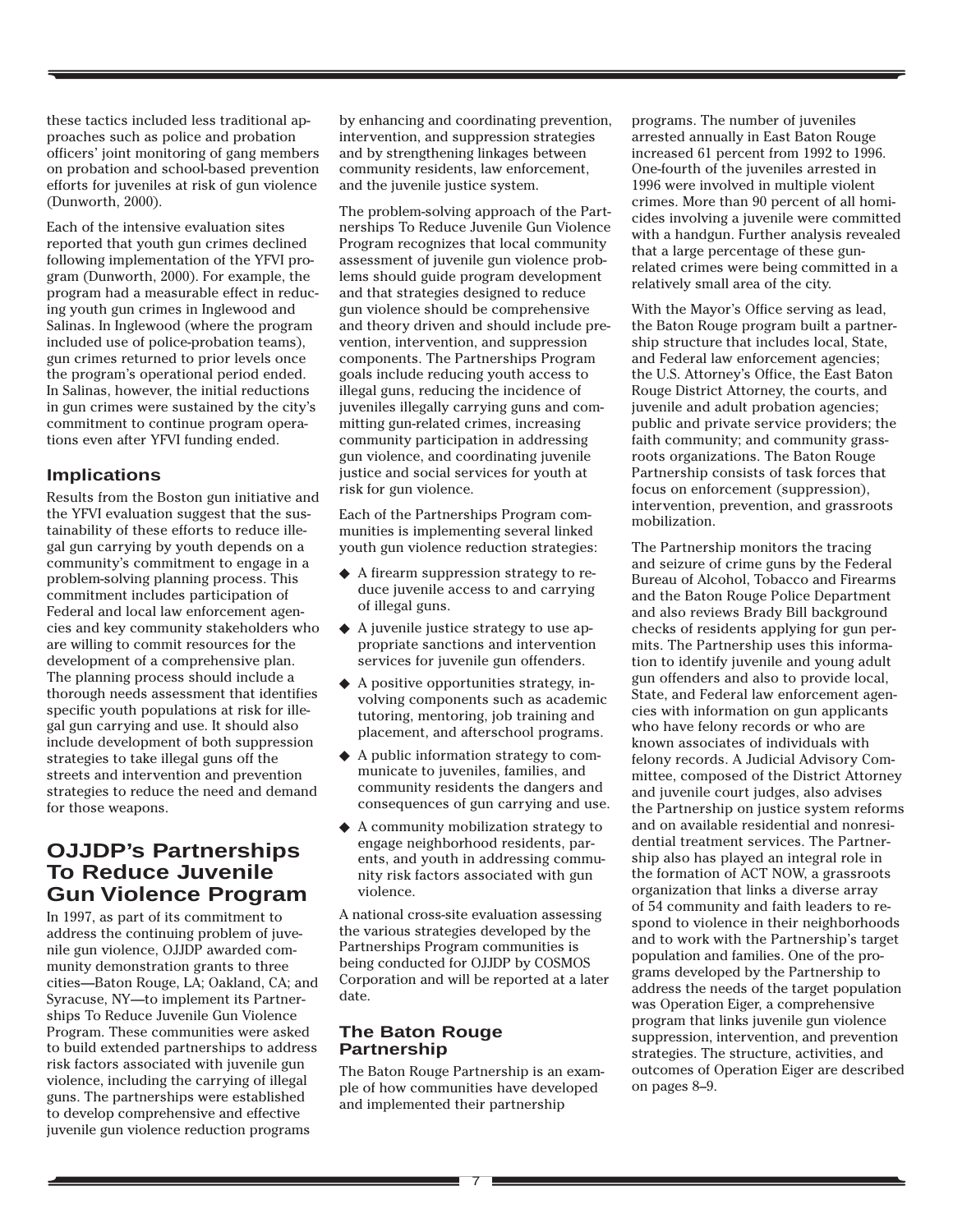# **Baton Rouge's Operation Eiger: Linked Strategies To Address Juveniles at Risk for Gun Violence**

The Baton Rouge Partnership developed Operation Eiger, a comprehensive set of problem-solving strategies that link the resources of the juvenile justice system, law enforcement, public and private service providers, and community grassroots organizations (see figure). The Partnership designated juveniles and young adults on probation for a gun-related offense as "Eigers." (Eiger is a mountain in Switzerland reported to be one of the world's most difficult to climb.)

The Partnership's case coordinator records conditions of probation imposed by the juvenile court on juveniles identified as Eigers. The juveniles are placed on a contact list for the Eiger police-probation teams, composed of specially trained police and probation officers. These teams conduct unscheduled evening visits to each Eiger's home an average of six times per month. During the visits, the teams check for compliance with conditions of probation and assess the youth's needs and family situation.

The juvenile court enhances the effectiveness of the process by setting enforceable conditions of probation to help Eiger youth and family members address risk factors associated with the youth's violent behaviors. Such conditions might pertain to curfews, school attendance, possession of illegal guns or other weapons, association with delinquent peers, and abstinence from drugs and alcohol. Through a zero

tolerance policy, the court imposes sanctions on Eigers who violate conditions of probation or commit new offenses. Sanctions can include jail sentences. The Police Department's Operation Takedown, a drug trafficking enforcement program, also identifies any violations committed by Eigers and reports the violations to the court and the Partnership.

Police and other Partnership participants bring needs of Eiger youth to the attention of the Partnership's case coordinator, who develops and oversees an individual case plan for each Eiger. (The case plan remains in effect even when the juvenile leaves the Eiger program or is no longer on probation.) A three-pronged service program for the Eigers includes the following strategies:

◆ Provide intensive intervention services to address substance abuse, anger management, academic failure, and unemployment. A primary component of the intervention strategy is the Life Skills Academy, which addresses character strengthening and parenting skills for Eigers, their siblings, and their parents. Held in participating churches in target areas, the Academy covers 12 skill areas over a 22-week period; involves 20 grassroots leaders as speakers, mentors, and tutors; and offers direct access to a wide variety of social services and recreational programs

either operated or coordinated by the Baton Rouge Partnership.

- ◆ Strengthen Eigers' families by helping resolve intrafamily and interfamily disputes and by addressing alcohol and drug abuse problems. Parents of Eiger youth may be referred to family counseling and other family management services, if needed. Siblings also can be referred to myriad prevention services coordinated by the Partnership.
- ◆ Build resiliency in the community by addressing risk factors associated with gun violence. These communitystrengthening initiatives include efforts to reduce neighborhood deterioration, promote activities that increase community cohesion, and address factors that contribute to economic deprivation.

The Partnership tracks the Eigers as they complete the terms of their probation and records their progress while they are receiving social services. The results of this monitoring activity are used to refine and modify the Partnership's comprehensive plan. During Operation Eiger's first 22 months, 304 juveniles were identified and policeprobation teams conducted 9,600 home visits. The percentage of contacts for which probation violations were reported decreased from 44 percent when the program began in September 1997

# **Promising Strategies To Reduce Gun Violence**

Firearm violence has often been assumed to be largely impervious to law enforcement and community interventions. Recent experiences in several cities that have developed and implemented effective strategies to reduce gun violence suggest that this assumption may be erroneous. In 1998, OJJDP identified more than 400 gun violence reduction programs around the Nation. A study of these programs yielded 60 individual programs that were featured in the report *Promising Strategies To Reduce Gun Violence* (Office of Juvenile Justice and Delinquency Prevention, 1999).

The report highlights the programs in Baton Rouge and Boston and in COPS' YFVI as examples of comprehensive initiatives that use multiple strategies to address risk factors associated with gun violence. These risk factors include aggressive behaviors at an early age, gun possession and carrying, substance abuse, exposure to violence, conflicts with authority, lack of anger management skills, poor parental supervision, low academic achievement, truancy, delinquent peers, and unemployment (Loeber and Farrington, 1998). Rather than focusing on one or two risk factors, these collaborative programs recognize that success is more likely to result from strategies that address identified risk factors in multiple ways.

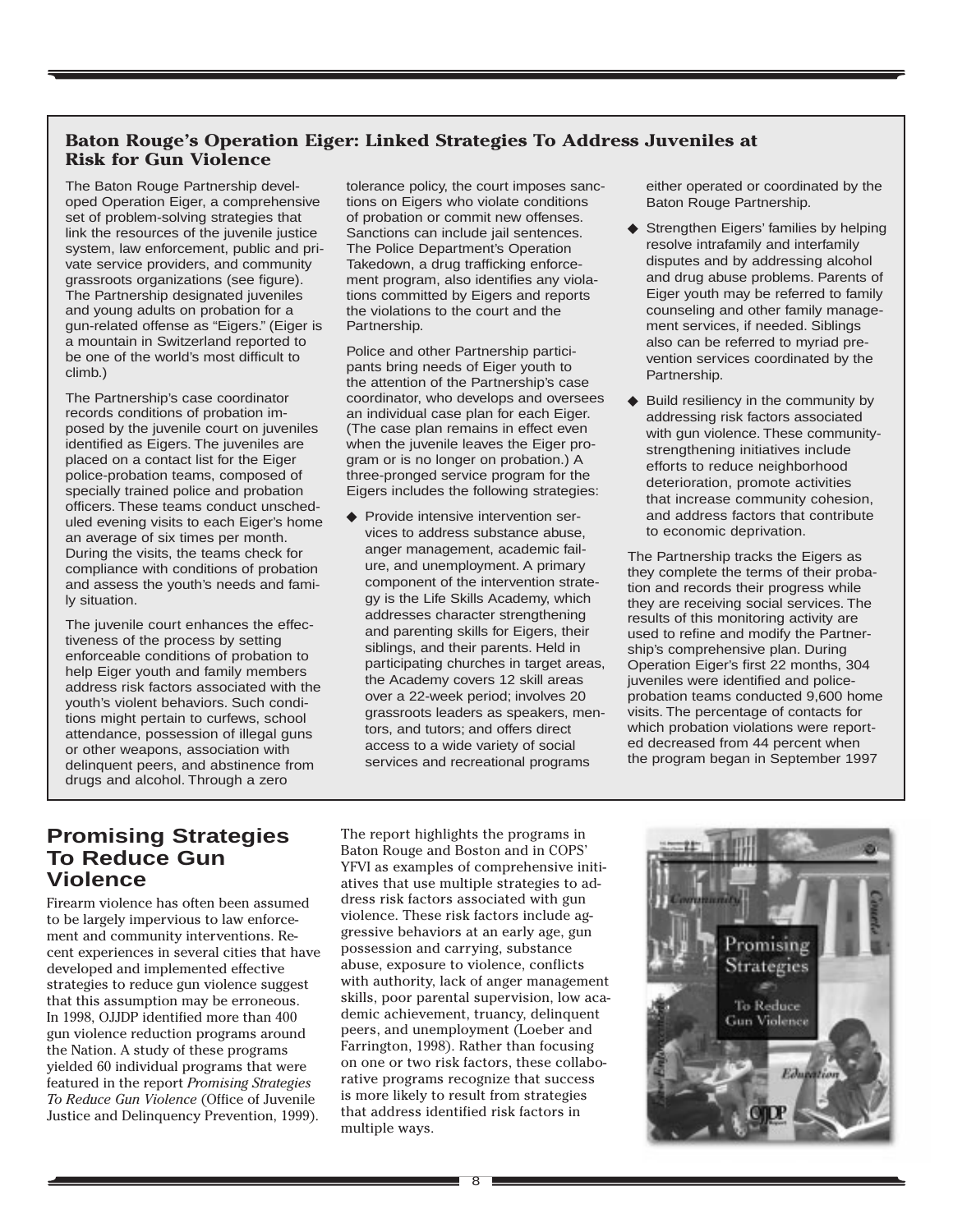

The communities profiled in *Promising Strategies* incorporated productive capacity-building characteristics in developing their program structures. These activities included identification of high-risk populations and target neighborhoods based on data-driven problemsolving processes, enlistment of law enforcement agencies and other key stakeholders in a collaborative partnership, and development of a comprehensive plan with multiple strategies and measurable goals and objectives (Sheppard et al., 2000). The communities' programs demonstrate the value of a local collaborative group's ability to mobilize resources and transform them into strategies that address risk factors associated with gun violence (Kumpfer et al., 1997). Each program has involved community residents, law enforcement agencies, and other public and private agencies in developing a comprehensive plan and has created a strong collaborative structure to mobilize and sustain gun violence reduction strategies.

# **Conclusion**

Research conducted in Baton Rouge, Boston, and other cities suggests that reducing illegal gun carrying and firearm violence is not just a law enforcement problem. Effective efforts are as dependent on community participation as on actions taken by police and other criminal and juvenile justice agencies. Law enforcement agencies can do their job more effectively when community priorities shape their

actions. Evidence suggests that the buildup of trust engendered by such an approach enhances the partnership between police and the communities they serve, resulting in greater police-community cooperation and mutual support (Skogan et al., 2000). Research also shows that rates of violent crime are lower in urban communities where police and residents have a higher level of mutual trust than exists in similar communities and where residents in high-crime neighborhoods are willing to intervene on behalf of the common good (Sampson, Raudenbush, and Earls, 1998). Neighborhoods that scored high on "mutual trust" and "willingness to intervene" factors had violent crime rates 40 percent lower than those in other, less cohesive communities. Such findings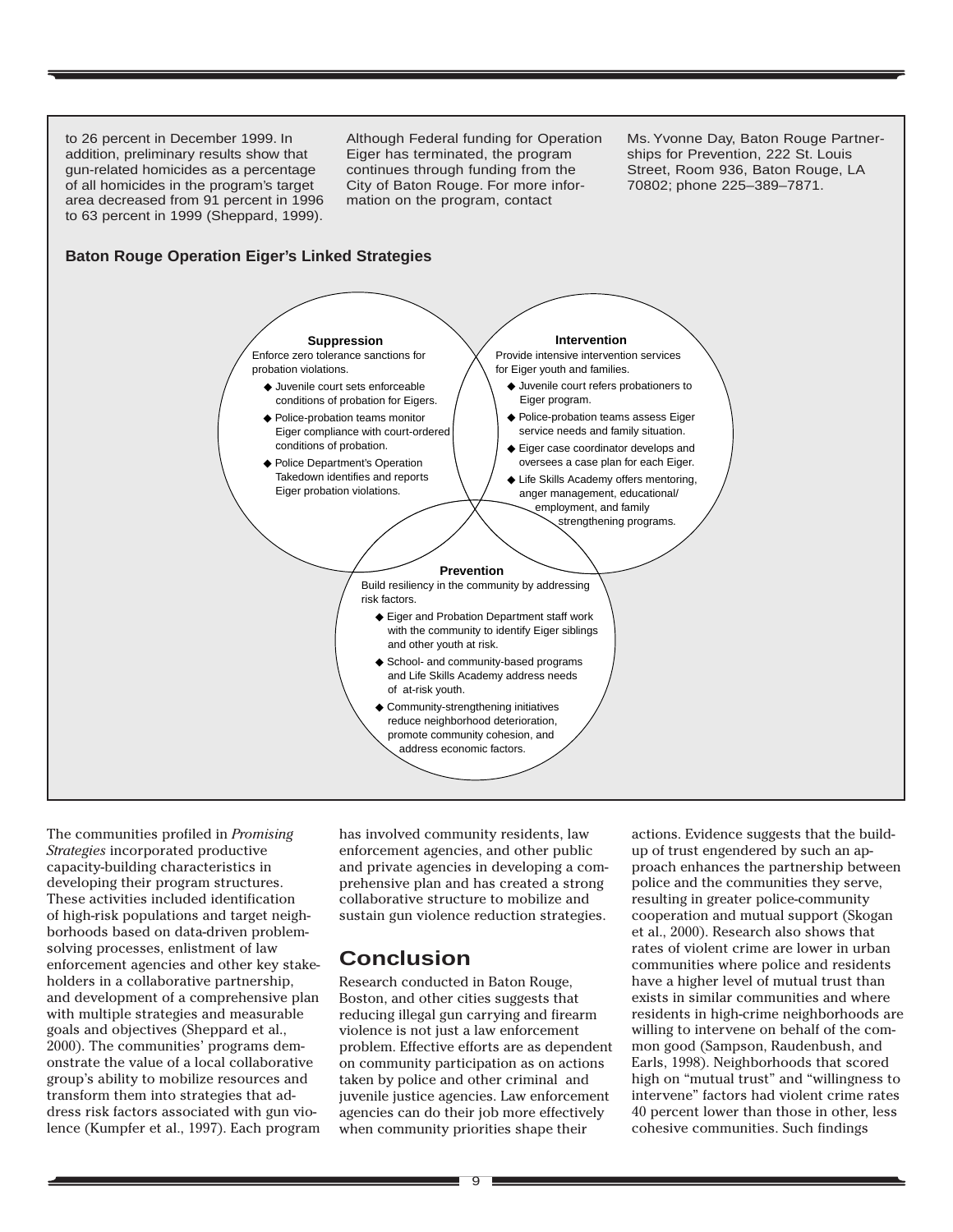demonstrate the value of forming community collaboratives to address risk factors associated with gun violence.

Research also consistently finds that illegal firearm use among juveniles is a relatively small and localized problem. For example, as noted recently, "one in four reported murders of juveniles in 1997 occurred in just 5 of the Nation's more than 3,000 counties" (Snyder and Sickmund, 1999:21). Similarly, research in Boston and other cities suggests that within specific cities or counties, very specific neighborhoods harbor most of the juvenile illegal firearm problem. Furthermore, survey data from the Rochester study show that relatively small percentages of youth within that urban area are responsible for the majority of illegal gun carrying and gun crime. In addition, illegal gun carrying among juveniles tends to be transitory (Lizotte et al., 1997; Cook, Molliconi, and Cole, 1995). Such findings suggest that illegal gun carrying can be deterred. The Rochester study's finding that boys quickly move out of illegal gun ownership and carrying suggests that their illegal guns get passed along to other boys, and that likelihood in turn suggests that the number of illegal guns used is smaller than the number of boys using them. Taken together, these facts suggest that interventions targeting specific "hot spots" (locales with a high incidence of gun problems) could succeed in deterring illegal gun use among boys, whereas broad policies directed at large populations of young people might be too diffuse to be effective.

# **References**

Bjerregaard, B., and Lizotte, A.J. 1995. Gun ownership and gang membership. *Journal of Criminal Law and Criminology* 86(1):37–59.

Block, C.R., and Block, R. 1993. *Street Gang Crime in Chicago.* Research in Brief. Washington, DC: U.S. Department of Justice, Office of Justice Programs, National Institute of Justice.

Bordua, D.J., and Lizotte, A.J. 1979. Patterns of legal firearms ownership: A cultural and situational analysis of Illinois counties. *Law and Policy Quarterly* 1(2):144–174.

Browning, K., Huizinga, D., Loeber, R., and Thornberry, T.P. 1999. *Causes and Correlates of Delinquency Program.* Fact Sheet. Washington, DC: U.S. Department of Juvenile Justice, Office of Justice Programs, Office of Juvenile Justice and Delinquency Prevention.

Cook, P.J., Molliconi, S., and Cole, T.B. 1995. Regulating gun markets. *Journal of Criminal Law and Criminology* 86(1): 59–92.

Decker, S.H., Pennel, S., and Caldwell, A. 1997. *Illegal Firearms: Access and Use by Arrestees.* Washington, DC: U.S. Department of Justice, Office of Justice Programs, National Institute of Justice.

Decker, S.H., and Van Winkle, B. 1996. *Life in the Gang: Family, Friends, and Violence.* New York, NY: Cambridge University Press.

Dunworth, T. 2000. *National Evaluation of the Youth Firearms Violence Initiative.* Research in Brief. Washington, DC: U.S. Department of Justice, Office of Justice Programs, National Institute of Justice.

Harding, R.W. 1990. Rational-choice gun use in armed robbery: The likely deterrent effect on gun use of mandatory additional imprisonment. *Criminal Law Forum* 1:427–451.

Harding, R.W., and Blake, A. 1989. *Weapon Choice by Violent Offenders in Western Australia: A Pilot Study.* Nedlands, Western Australia: Crime Research Centre, University of Western Australia.

Horowitz, R. 1983. *Honor and the American Dream: Culture and Identity in a Chicano Community.* New Brunswick, N.J.: Rutgers University Press.

Kann, L., Kinchen, S., Williams, B., Ross, J., Lowry, R., Hill, C., Grunbaum, J., Blumson, P., Collins, J., and Kolbe, L. 1998. Youth risk behavior surveillance—United States, 1997. *Mortality Weekly Report* 47:1–89.

Kennedy, D.M. 1998. Pulling levers: Getting deterrence right. *National Institute of Justice Journal* 236:2–8.

Kennedy, D.M., Piehl, A.M., and Braga, A.A. 1996. *Youth Gun Violence in Boston: Gun Markets, Serious Youth Offenders, and a Use Reduction Strategy.* Research in Brief. Washington, DC: U.S. Department of Justice, Office of Justice Programs, National Institute of Justice.

Kumpfer, K., Whiteside, H.O., Wandersman, A., and Cardenas, E. 1997. *Community Readiness for Drug Abuse Prevention: Issues, Tips and Tools,* Washington, DC: U.S. Department of Health and Human Services, National Institutes of Health, National Institute on Drug Abuse.

Lizotte, A.J., Bordua, D.J., and White, C.S. 1981. Firearms ownership for sport and protection: Two not so divergent models. *American Sociological Review* 46:499–503.

Lizotte, A.J., Howard, G.J., Krohn, M.D., and Thornberry, T.P. 1997. Patterns of illegal gun carrying among young urban males. *Valparaiso University Law Review* 31(2):375–393.

Lizotte, A.J., Krohn, M.D., Howell, J.C., Tobin, K., and Howard, G.J. 2000. Factors influencing gun carrying among young urban males over the adolescent-young adult life course. *Criminology* 38(3): 811–834.

Lizotte, A.J., Tesoriero, J., Thornberry, T., and Krohn, M.D. 1994. Patterns of adolescent firearms ownership and use. *Justice Quarterly* 11:51–74.

Loeber, R., and Farrington, D.P., eds. 1998. *Serious and Violent Juvenile Offenders: Risk Factors and Successful Interventions.* Thousand Oaks, CA: Sage Publications.

Miller, W.B. 1992 (Revised from 1982). *Crime by Youth Gangs and Groups in the United States.* Washington D.C.: U.S. Department of Justice, Office of Justice Programs, Office of Juvenile Justice and Delinquency Prevention.

Office of Juvenile Justice and Delinquency Prevention. 1999. *Promising Strategies To Reduce Gun Violence.* Report. Washington, D.C.: U.S. Department of Justice, Office of Justice Programs, Office of Juvenile Justice and Delinquency Prevention.

Sampson, R.J., Raudenbush, S.W., and Earls, F. 1998. *Neighborhood Collective Efficacy—Does It Help Reduce Violence?* Research Preview. Washington, DC: U.S. Department of Justice, Office of Justice Programs, National Institute of Justice.

Sheley, J.F., and Wright, J.D. 1993. *Gun Acquisition and Possession in Selected Juvenile Samples.* Research in Brief. Washington, D.C. U.S. Department of Justice, Office of Justice Programs, National Institute of Justice.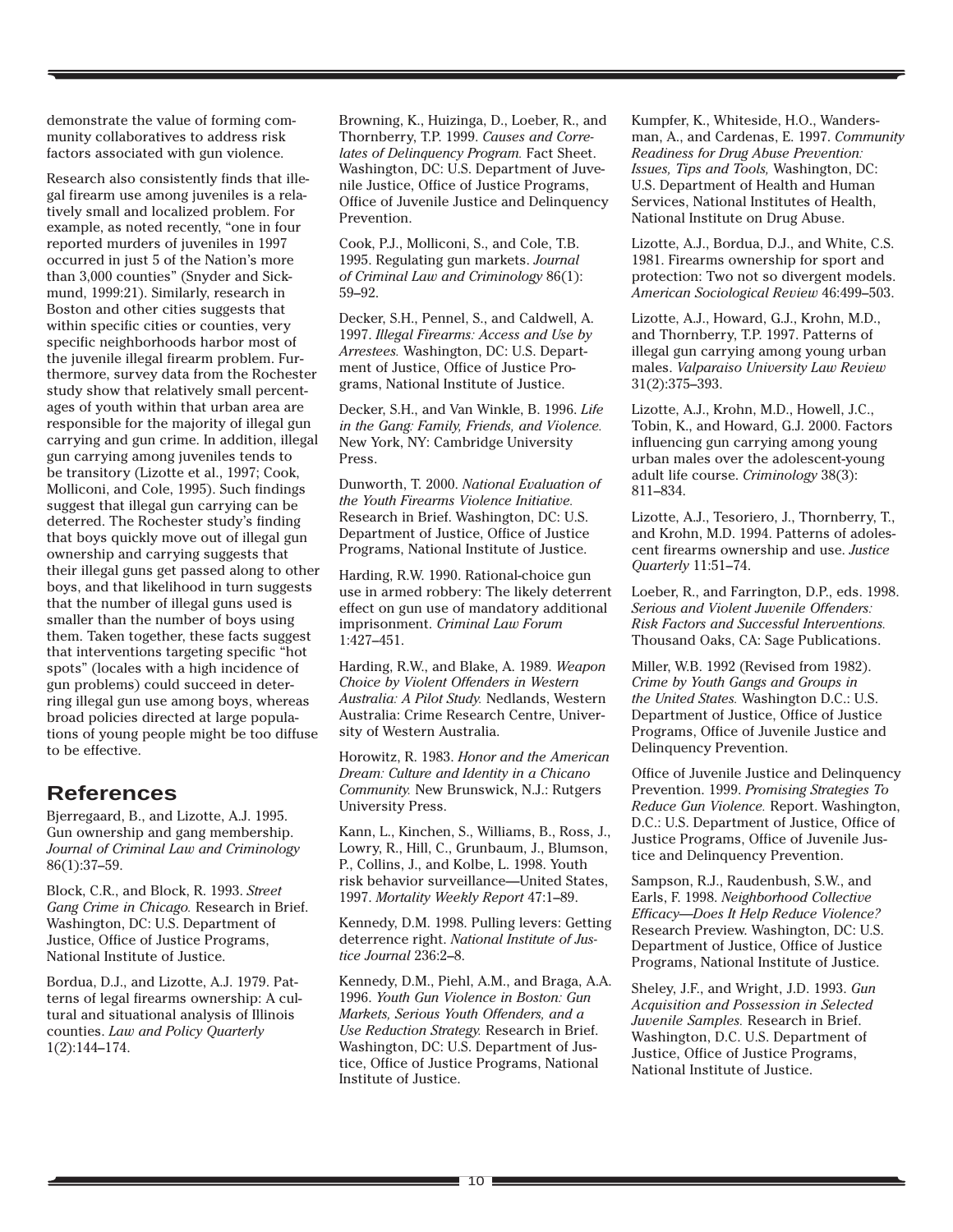Sheley, J.F., and Wright, J.D. 1994. *In the Line of Fire: Youth, Guns and Violence in Urban America.* Hawthorne, NY: Aldine De Gruyter.

Sheppard, D.I. 1999. Reducing juvenile gun violence: The Baton Rouge Partnership To Reduce Juvenile Gun Violence. Paper presented at the annual meeting of the American Society of Criminology, Toronto, Canada.

Sheppard, D., Grant, H., Rowe, W., and Jacobs, N. 2000. *Fighting Juvenile Gun Violence.* Bulletin. Washington, DC: U.S. Department of Justice, Office of Justice Programs, Office of Juvenile Justice and Delinquency Prevention.

Skogan, W.G., Hartnett, S.M., DuBois, J., Comey, J.T., Kaiser, M., and Lovig, J.H.

2000. *Problem Solving in Practice: Implementing Community Policing in Chicago.* Research Report. Washington, DC: U.S. Department of Justice, Office of Justice Programs, National Institute of Justice.

Snyder, H.N., and Sickmund, M. 1999. *Juvenile Offenders and Victims: 1999 National Report.* Washington, DC: U.S. Department of Justice, Office of Justice Programs, Office of Juvenile Justice and Delinquency Prevention.

Strodtbeck, F.L., and Short, J.F., Jr. 1964. An explanation of gang action. *Social Problems* 12:127–140.

Wright, J.D., and Rossi, P.H. 1986. *Armed and Considered Dangerous: A Survey of Felons and Their Firearms.* Hawthorne, N.Y.: Aldine de Gruyter.

This Bulletin was prepared under grant numbers 97–MU–FX–0004 and 96–MU–FX–0014 from the Office of Juvenile Justice and Delinquency Prevention, U.S. Department of Justice.

Points of view or opinions expressed in this document are those of the authors and do not necessarily represent the official position or policies of OJJDP or the U.S. Department of Justice.

*The Office of Juvenile Justice and Delinquency Prevention is a component of the Office of Justice Programs, which also includes the Bureau of Justice Assistance, the Bureau of Justice Statistics, the National Institute of Justice, and the Office for Victims of Crime.*

### **Acknowledgments**

Alan Lizotte, Ph.D., is a Professor in the School of Criminal Justice, The University at Albany, and is co-principal investigator for the Rochester Youth Development Study. David Sheppard, Ph.D., is a Program Director at COSMOS Corporation, Bethesda, MD, and is project director of the national evaluation of the Partnerships To Reduce Juvenile Gun Violence Program.

Photographs pages 2 and 4 © 1997–99 PhotoDisc, Inc.; cover photographs page 8 (clockwise from top left) © 1995 PhotoDisc, Inc.; © 1997 PhotoDisc, Inc.; © 1997 Digital Stock Corporation; © 1998 Digital Stock Corporation.

### **Share With Your Colleagues**

Unless otherwise noted, OJJDP publications are not copyright protected. We encourage you to reproduce this document, share it with your colleagues, and reprint it in your newsletter or journal. However, if you reprint, please cite OJJDP and the authors of this Bulletin. We are also interested in your feedback, such as how you received a copy, how you intend to use the information, and how OJJDP materials meet your individual or agency needs. Please direct your comments and questions to:

#### **Juvenile Justice Clearinghouse**

Publication Reprint/Feedback P.O. Box 6000 Rockville, MD 20849–6000 800–638–8736 301–519–5600 (fax) E-mail: tellncjrs@ncjrs.org